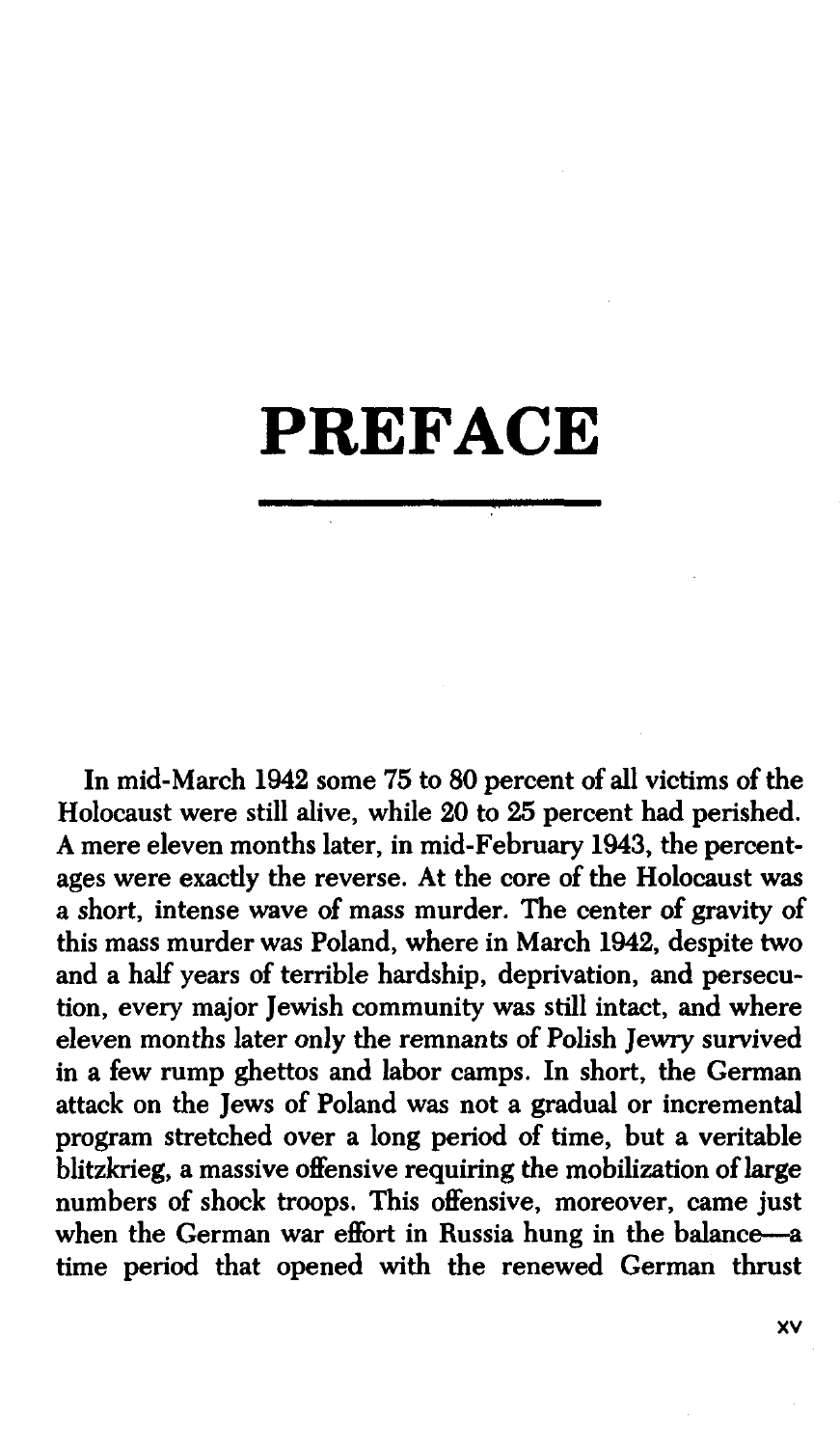toward the Crimea and the Caucasus and closed with the disastrous defeat at Stalingrad.

If the German military offensive of 1942 was ultimately a failure, the blitzkrieg against the Jews, especially in Poland, was not. We have long known how the Jews in the major ghettos, especially Warsaw and *L6di,* were murdered. But most Polish Jews lived in smaller cities and towns whose populations were often more than 30 percent Jewish, and in some cases even 80 or 90 percent. How had the Germans organized and carried out the destruction of this widespread Jewish population? And where had they found the manpower during this pivotal year of the war for such an astounding logistical achievement in mass murder? The personnel of the death camps was quite minimal. But the manpower needed to clear the smaller ghettos—to round up and either deport or shoot the bulk of Polish Jewry—was not.<sup>1</sup>

My search for the answers to these questions led me to the town of Ludwigsburg near Stuttgart. Here is located the Central Agency for the State Administrations of Justice (Zentrale Stelle der Landesjustizverwaltungen), the Federal Republic of Germany's office for coordinating the investigation of Nazi crimes. I was working through their extensive collection of indictments and judgments for virtually every German trial of Nazi crimes committed against the Jews of Poland when I first encountered the indictment concerning Reserve Police Battalion 101, a unit of the German Order Police.

Though I had been studying archival documents and court records of the Holocaust for nearly twenty years, the impact this indictment had upon me was singularly powerful and disturbing. Never before had I encountered the issue of choice so dramatically framed by the course of events and so openly discussed by at least some of the perpetrators. Never before had I seen the monstrous deeds of the Holocaust so starkly juxtaposed with the human faces of the killers.

It was immediately clear from the indictment, which contained quite extensive verbatim quotations from pretrial interrogations of battalion members, that the case was based upon an unusually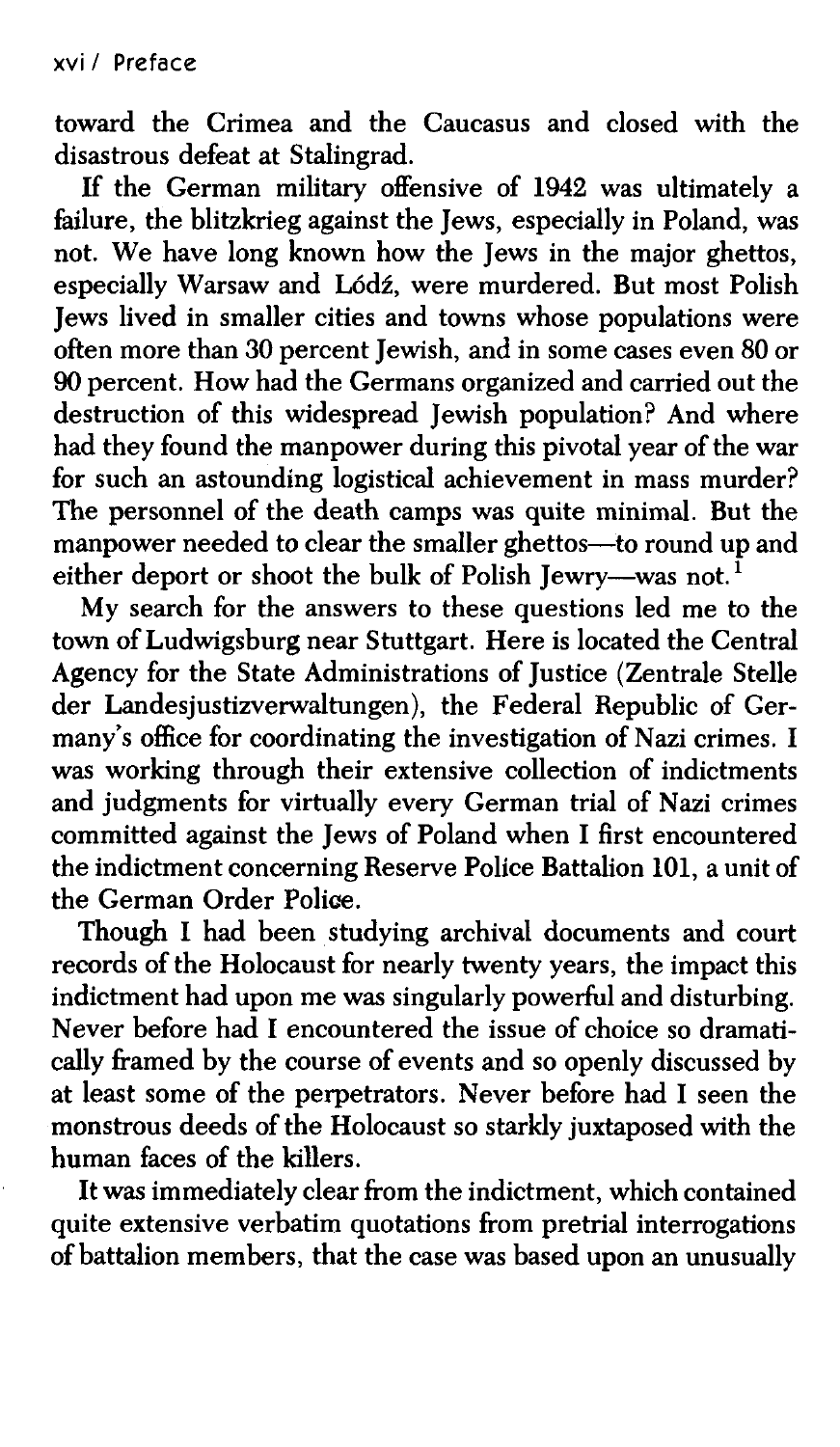rich collection of testimonies. Moreover, many of these testimonies had a "feel" of candor and frankness conspicuously absent from the exculpatory, alibi-laden, and mendacious testimony so often encountered in such court records. The investigation and legal prosecution of Reserve Police Battalion 101 had been a decade-long process (1962 to 1972) conducted by the Office of the State Prosecutor (Staatsanwaltschaft) in Hamburg. This office—surely one of the most diligent and committed prosecutors of Nazi crimes in all of the Federal Republic—still had custody of the court records relating to the case, and I successfully applied for permission to see them.

Unlike so many of the Nazi killing units, whose membership can only be partially reconstructed, Reserve Police Battalion 101's roster was available to the investigators. As most of the men came from Hamburg and many still lived there at the time of the investigation, I was able to study the interrogations of 210 men from a unit consisting of slightly less than 500 when it was sent at full strength to Poland in June 1942. This collection of interrogations provided a representative sample for statistical answers to questions about age, Party and SS membership, and social background. Moreover, about 125 of the testimonies were sufficiently substantive to permit both detailed narrative reconstruction and analysis of the internal dynamics of this killing unit.

Ultimately, the Holocaust took place because at the most basic level individual human beings killed other human beings in large numbers over an extended period of time. The grass-roots perpetrators became "professional killers." The historian encounters numerous difficulties in trying to write about a unit of such men, among them the problem of sources. In the case of Reserve Police Battalion 101, in contrast to many of the killing units operating in the Soviet Union, there are few contemporary documents and none that deal explicitly with its killing activities.2 The accounts of a handful of Jewish survivors can establish the dates and magnitude of various actions in some of the towns where the battalion operated. But unlike survivor testimony about prominent perpetrators in the ghettos and camps, where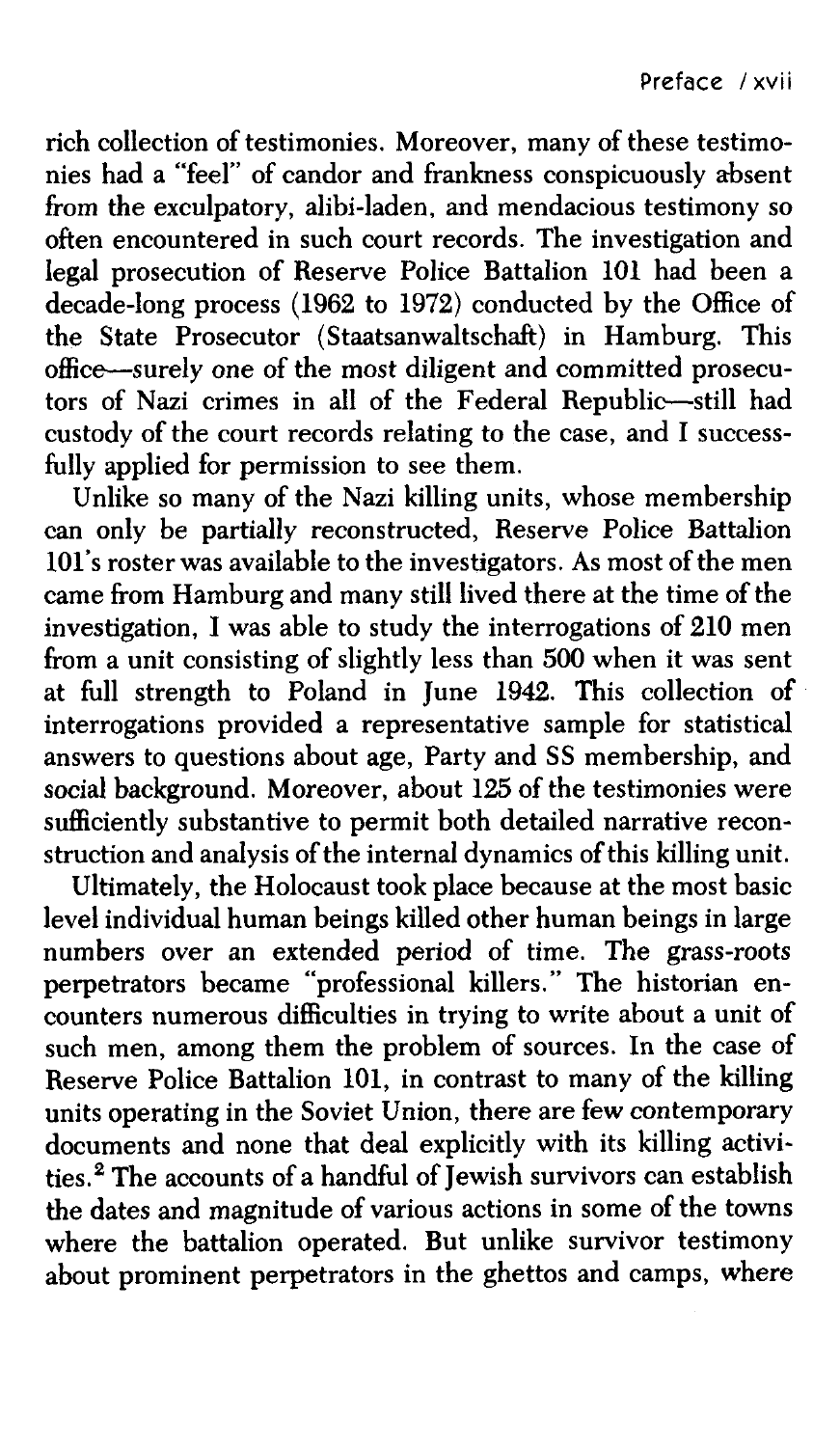prolonged contact was possible, survivor testimony can tell us little about an itinerant unit like Reserve Police Battalion 101. Unknown men arrived, carried out their murderous task, and left. Seldom, in fact, can the survivors even remember the peculiar green uniforms of the Order Police to identify what kind of unit was involved.

In writing about Reserve Police Battalion 101, therefore, I have depended heavily upon the judicial interrogations of some 125 men conducted in the 1960s. To read about the same events experienced by a single unit as filtered through the memories of 125 different men more than twenty years after the fact is disconcerting to a historian looking for certainties. Each of these men played a different role. He saw and did different things. Each subsequently repressed or forgot certain aspects of the battalion's experiences, or reshaped his memory of them in a different way. Thus the interrogations inevitably present a confusing array of perspectives and memories. Paradoxically, I would have had the illusion of being more certain about what happened to the battalion with one detailed recollection instead of 125.

Beyond the differing perspectives and memories, there is also the interference caused by the circumstances in which the testimony was given. Quite simply, some men deliberately lied, for they feared the judicial consequences of telling the truth as they remembered it. Not only repression and distortion but conscious mendacity shaped the accounts of the witnesses. Furthermore, the interrogators asked questions pertinent to their task of collecting evidence for specific, indictable crimes committed by particular people, but did not systematically investigate the broader, often more impressionistic and subjective facets of the policemen's experience that are important to the historian, if not to the lawyer.

As with any use of multiple sources, the many accounts and perspectives had to be sifted and weighed. The reliability of each witness had to be assessed. Much of the testimony had to be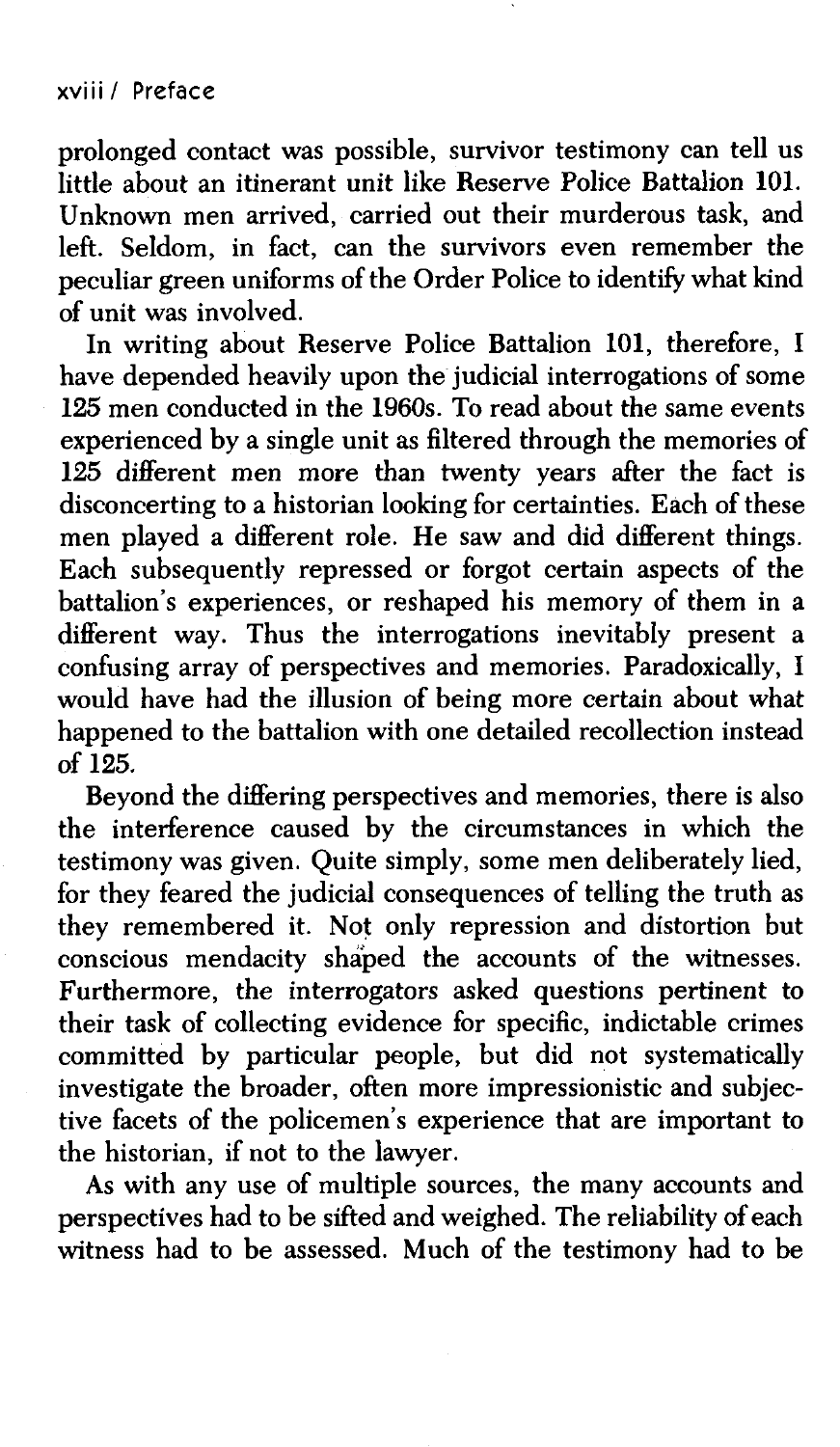partially or totally dismissed in favor of conflicting testimony that was accepted. Many of these judgments were both straightforward and obvious, but others were quite difficult. And as self-conscious as I have tried to be, at times I undoubtedly made purely instinctive judgments without even being aware of it. Other historians looking at the same materials would retell these events in somewhat different ways.

In recent decades the historical profession in general has been increasingly concerned with writing history "from the bottom up," with reconstructing the experiences of the bulk of the population ignored in the history of high politics and high culture hitherto so dominant. In Germany in particular, this trend has culminated in the practice of *Alltagsgeschichte*—''the history of everyday life"—achieved through a "thick description" of the common experiences of ordinary people. When such an approach has been applied to the era of the Third Reich, however, some have criticized it as an evasion—a way to shift attention from the unparalleled horrors of the Nazi regime's genocidal policies to those mundane aspects of life that continued relatively undisturbed. Thus, the very attempt to write a case study or microhistory of a single battalion might seem undesirable to some.

As a methodology, however, "the history of everyday life" is neutral. It becomes an evasion, an attempt to "normalize" the Third Reich, only if it fails to confront the degree to which the criminal policies of the regime inescapably permeated everyday existence under the Nazis. Particularly for the German occupiers stationed in the conquered lands of eastern Europe—literally tens of thousands of men from all walks of life— the mass-murder policies of the regime were not aberrational or exceptional events that scarcely ruffled the surface of everyday life. As the story of Reserve Police Battalion 101 demonstrates, mass murder and routine had become one. Normality itself had become exceedingly abnormal.

Another possible objection to this kind of study concerns the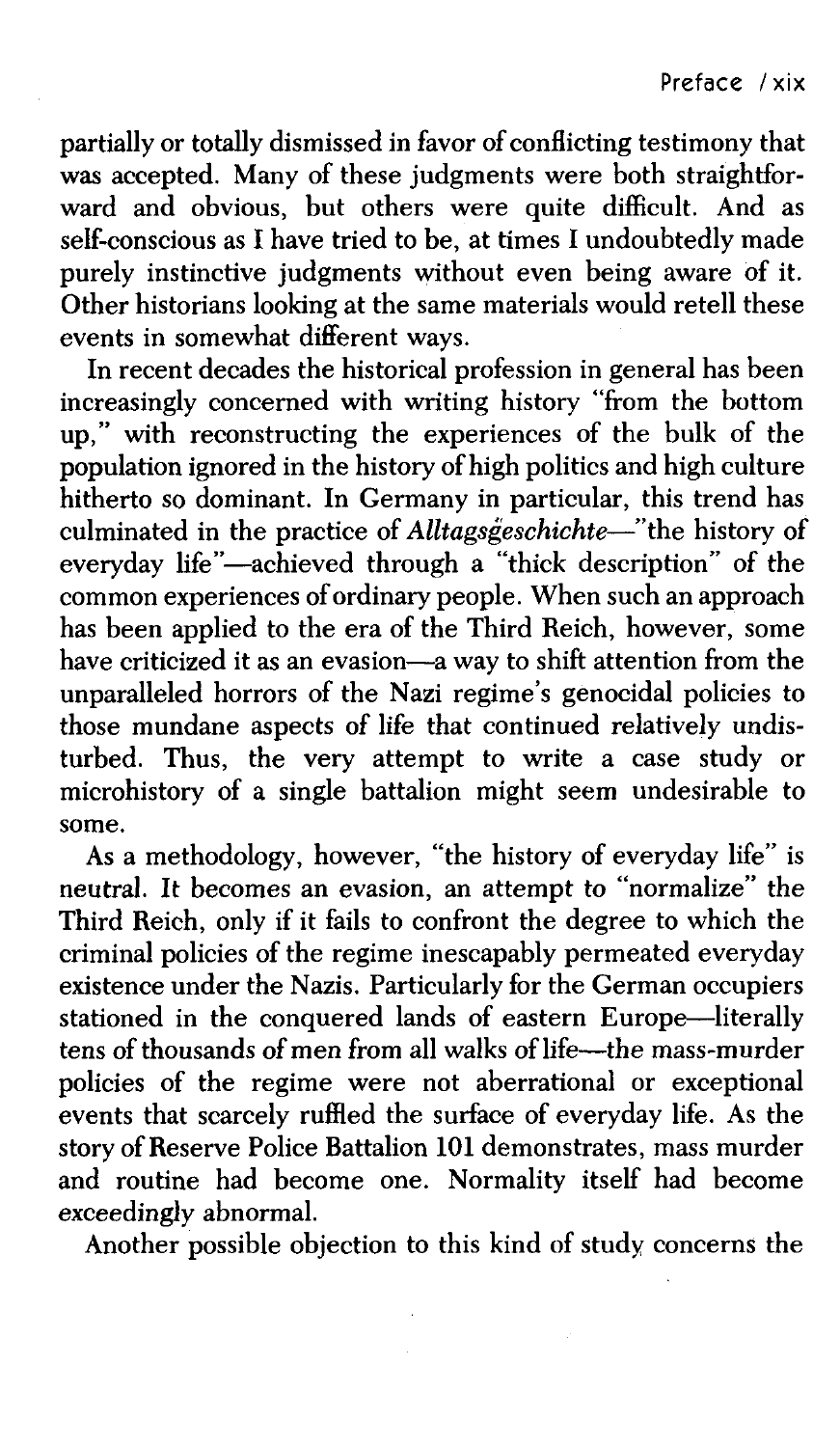#### xx / Preface

degree of empathy for the perpetrators that is inherent in trying to understand them. Clearly the writing of such a history requires the rejection of demonization. The policemen in the battalion who carried out the massacres and deportations, like the much smaller number who refused or evaded, were human beings. I must recognize that in the same situation, I could have been either a killer or an evader—both were human—if I want to understand and explain the behavior of both as best I can. This recognition does indeed mean an attempt to empathize. What I do not accept, however, are the old clichés that to explain is to excuse, to understand is to forgive. Explaining is not excusing; understanding is not forgiving. Not trying to understand the perpetrators in human terms would make impossible not only this study but any history of Holocaust perpetrators that sought to go beyond one-dimensional caricature. Shortly before his death at the hands of the Nazis, the French Jewish historian Marc Bloch wrote, "When all is said and done, a single word, 'understanding,' is the beacon light of our studies."<sup>3</sup> It is in that spirit that I have tried to write this book.

One condition placed upon my access to the judicial interrogations must be made clear. Regulations and laws for the protection of privacy have become increasingly restrictive in Germany, especially in the past decade. The state of Hamburg and its court records are no exception to this trend. Before receiving permission to see the court records of Reserve Police Battalion 101, therefore, I had to promise not to use the men's real names. The names of the battalion commander, Major Wilhelm Trapp, and the three company commanders, Captain Wolfgang Hoffmann, Captain Julius Wohlauf, and Lieutenant Hartwig Gnade, appear in other documentation in archives outside Germany. I have used their real names, for in their cases there is no confidentiality to breach. However, I have used pseudonyms (designated at first occurrence by an asterisk) for all other battalion members who appear in the text of this book. The notes refer to those giving testimony simply by first name and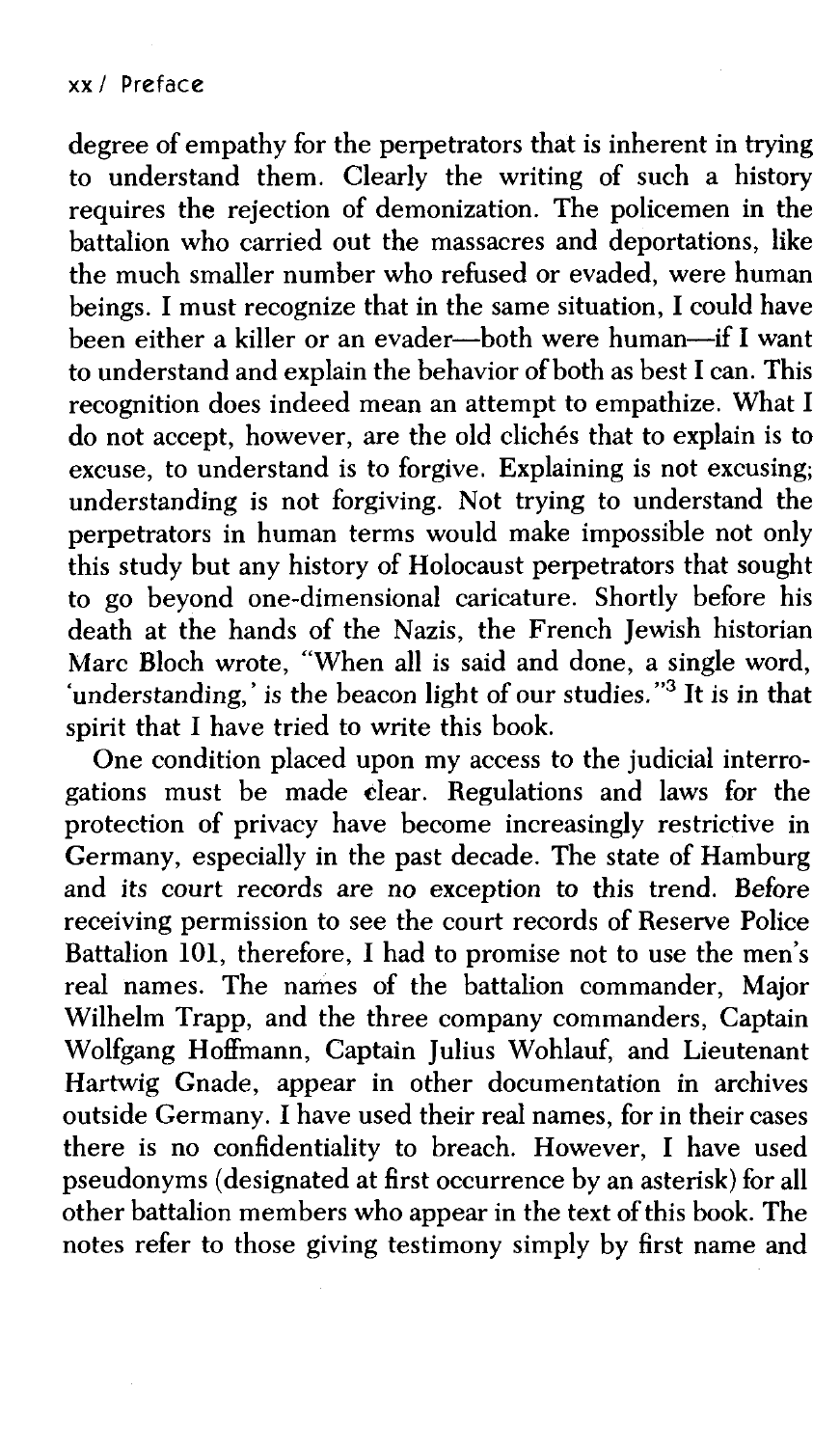Preface /xx¡

last initial. While this promise of confidentiality and use of pseudonyms is, in my opinion, an unfortunate limitation on strict historical accuracy, I do not believe it undermines the integrity or primary usefulness of this study.

A number of people and institutions provided indispensable support during the research and writing of this study. Oberstaatsanwalt (Senior Prosecutor) Alfred Streim made available to me the incomparable collection of German judicial records in Ludwigsburg. Oberstaatsanwàltin Helge Grabitz encouraged me to work with the court records in Hamburg, supported my application for access, and generously helped in every way during my stay there. Pacific Lutheran University provided me with financial awards for the two trips to German archives that initiated and concluded my research on this project. The Alexander von Humboldt Foundation likewise aided one research visit in Germany. The bulk of the research and writing was completed during sabbatical leave from Pacific Lutheran University, and with the support of a Fulbright Research Grant to Israel. Daniel Krauskopf, executive secretary of the United States-Israel Educational Foundation, deserves special thanks for facilitating my research in both Israel and Germany.

Peter Hayes of Northwestern University and Saul Friedlander of UCLA offered opportunities to present initial research findings at conferences they organized at their respective institutions. Many friends and colleagues listened patiently, offered suggestions, and provided encouragement along the way. Philip Nordquist, Dennis Martin, Audrey Euyler, Robert Hoyer, Ian Kershaw, Robert Gellately, Yehuda Bauer, Dinah Porat, Michael Marrus, Bettina Birn, George Mosse, Elisabeth Domansky, Gitta Sereny, Carlo Ginzburg, and the late Uwe Adam deserve special mention. To Raul Hilberg I owe a special debt. In 1982 he called attention to the indispensability of the Order Police to the Final Solution, continuing as so often in.the past to set the agenda for further Holocaust research.<sup>4</sup> He then personally interested himself in the publication of this study. For such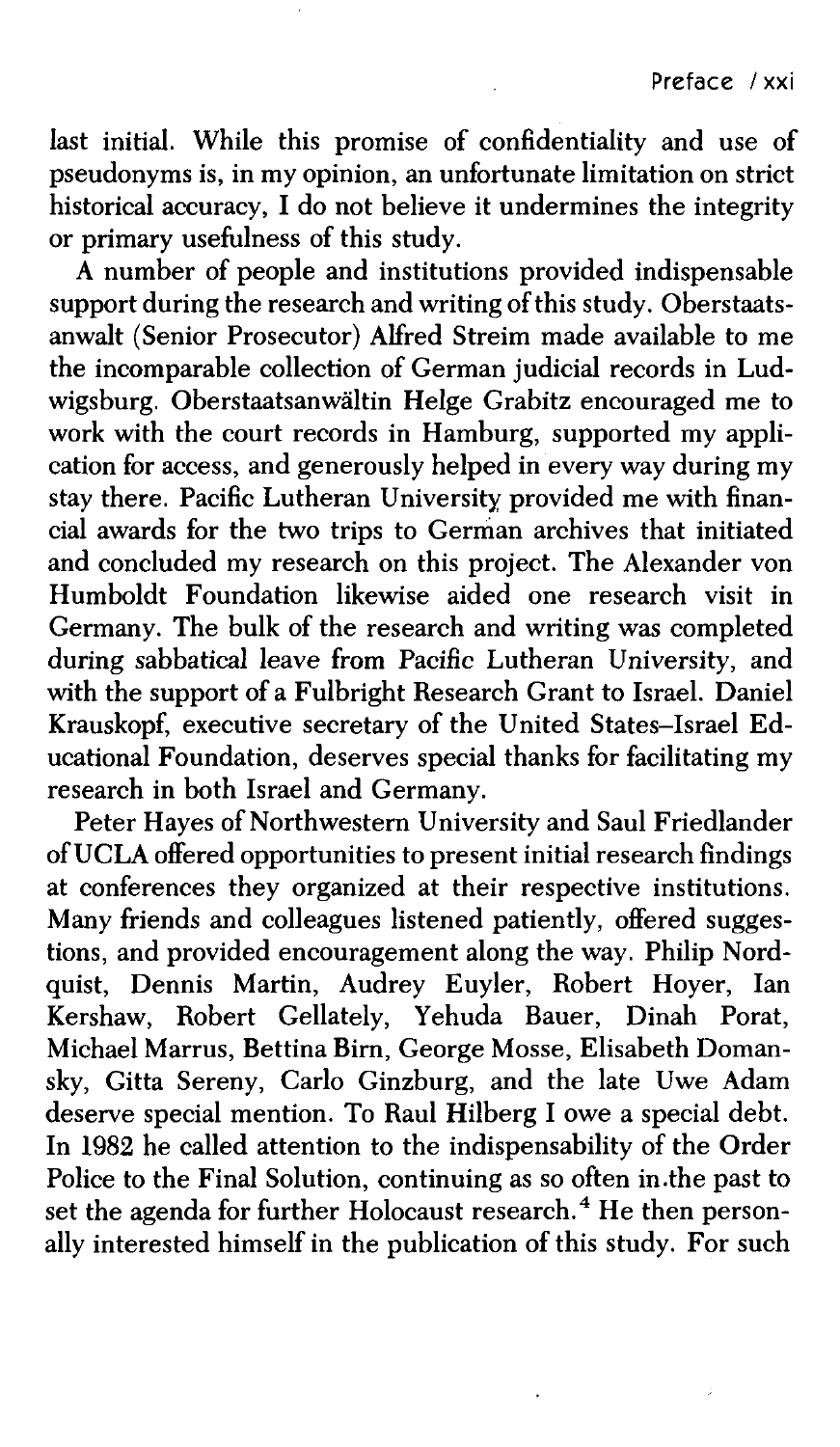xxii / Preface

help, both now and on earlier occasions in my career, the dedication of this book is an inadequate expression of my esteem and gratitude. For the continued support and understanding of my family, who have patiently endured the gestation period of another book, I am particularly grateful.

Ä,

*Tacoma, November 1991*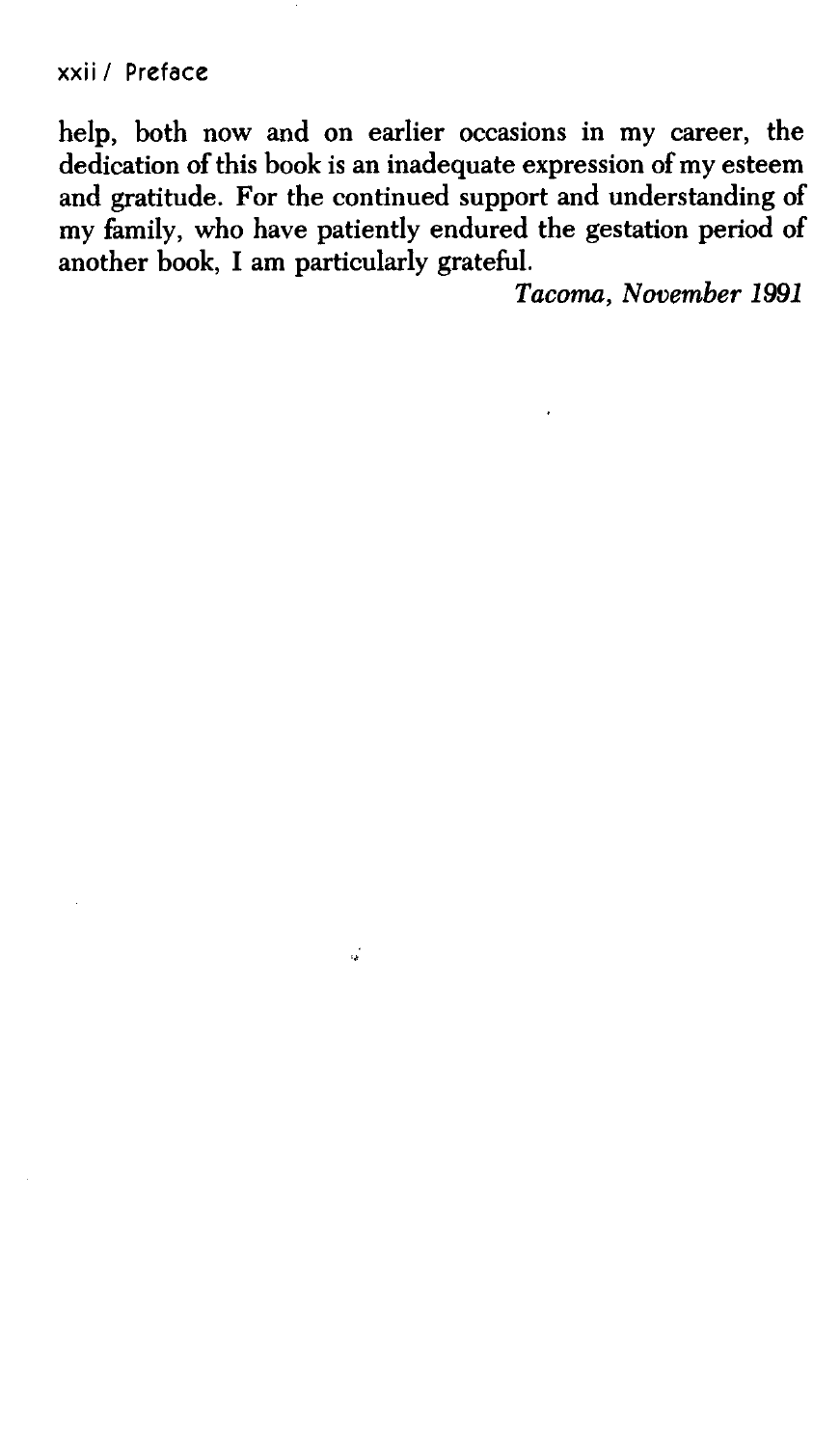

Lukow, probably in the fall of 1942, when the Order Police liquidated the main ghetto there. *(Courtesy of Yad Vashem)*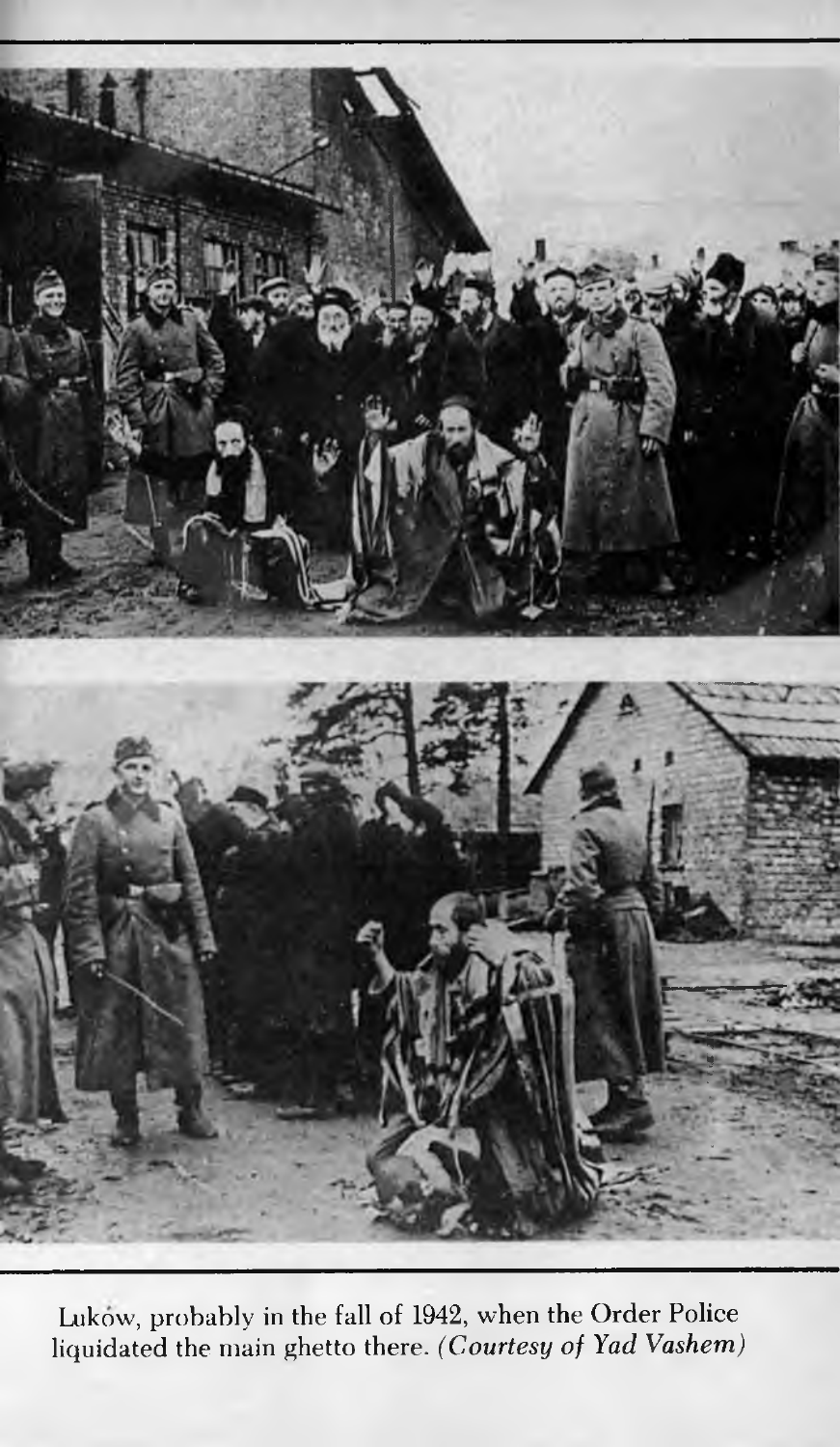

Order Police stand guard in the marketplace during the "sixth action," May 26, 1943, when 1,000 Jews were deported to the labor camp at Majdanek. In earlier Międzyrzec deportations, the Jews were sent directly to the gas chambers of Treblinka. *(Courtesy of Yad Vashem)*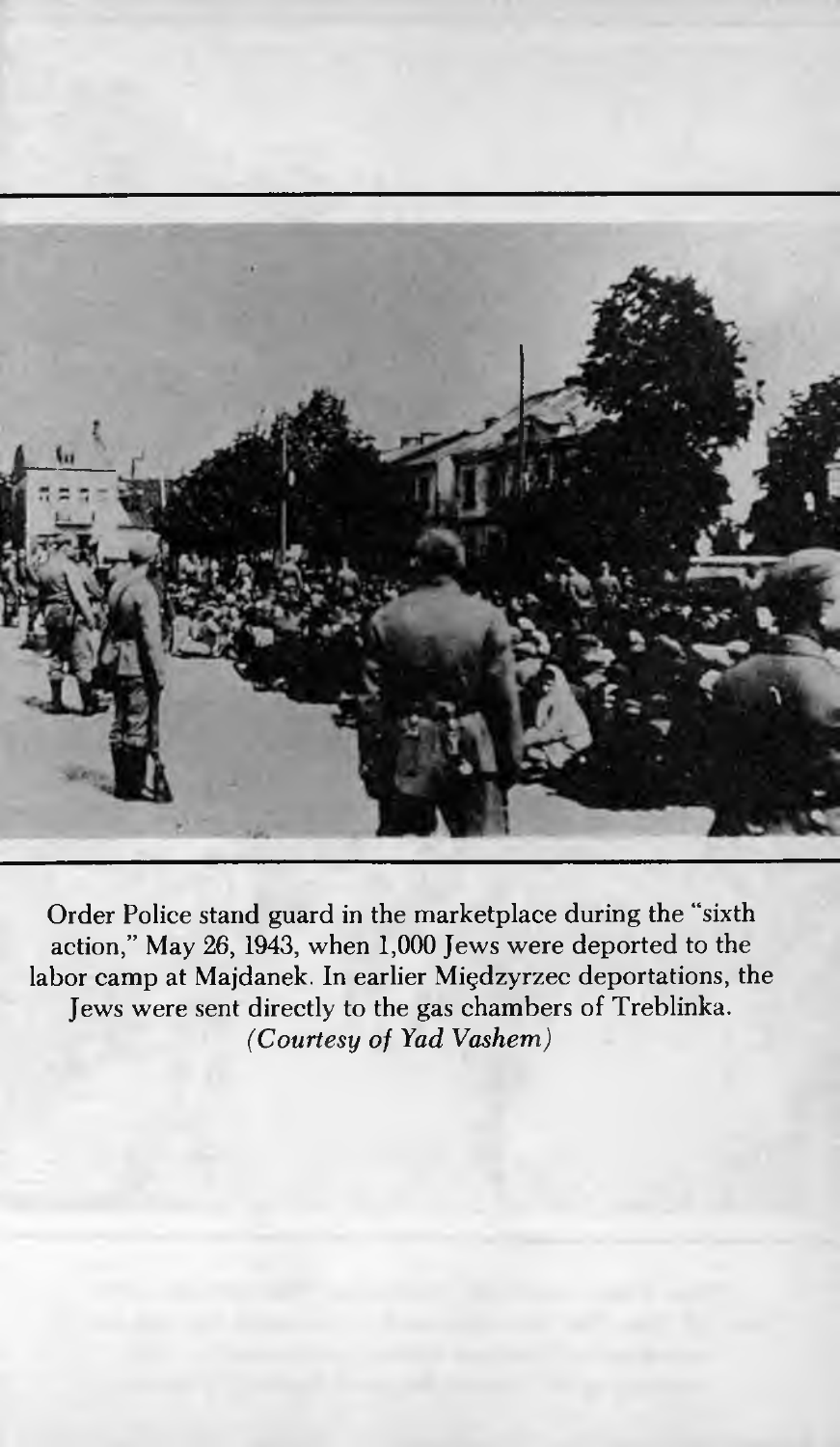# **APPENDIX**

| TABLE 1 |  |  |  |  |  |                                                     |  |
|---------|--|--|--|--|--|-----------------------------------------------------|--|
|         |  |  |  |  |  | NUMBER OF JEWS SHOT BY RESERVE POLICE BATTALION 101 |  |

| Location                            | Mo. / yr.    | Est. $#$ Jews shot (minimum) |  |
|-------------------------------------|--------------|------------------------------|--|
| Józefów                             | 7/42         | 1,500                        |  |
| Lomazy                              | 8/42         | 1,700                        |  |
| Międzyrzec                          | 8/42         | 960                          |  |
| Serokomla                           | 9/42         | 200                          |  |
| Kock                                | 9/42         | 200                          |  |
| Parczew                             | 10/42        | 100                          |  |
| Końskowola                          | 10/42        | 1,100                        |  |
| Międzyrzec                          | 10/42        | 150                          |  |
| Luków                               | 11/42        | 290                          |  |
| Lublin district<br>(misc. roundups) | from $7/42$  | 300                          |  |
| Lublin district<br>("Jew hunts")    | from $10/42$ | 1,000                        |  |
| Majdanek                            | 11/43        | 16,500                       |  |
| Poniatowa                           | 11/43        | 14,000                       |  |
| <b>TOTAL</b>                        |              | <b>38,000</b>                |  |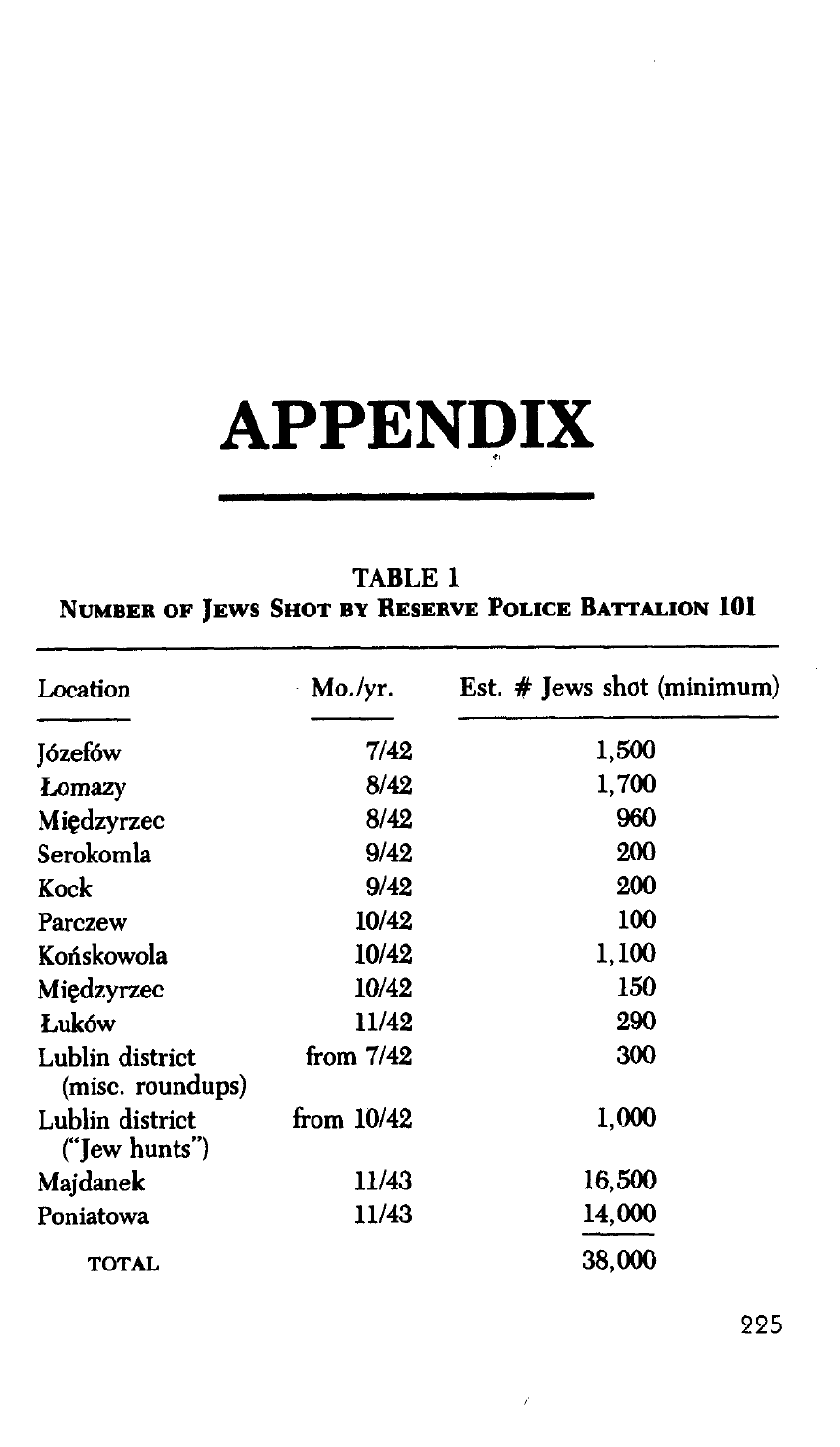| Location                 | Mo./yr.     | Est. $#$ Jews deported (minimum) |
|--------------------------|-------------|----------------------------------|
| Parczew                  | 8/42        | 5.000                            |
| Międzyrzec               | 8/42        | 10,000                           |
| Radzyń                   | 10/42       | 2,000                            |
| Łuków                    | 10/42       | 7,000                            |
| Międzyrzec               | 10/42-11/42 |                                  |
| Biała                    |             | 4,800                            |
| Biała Podlaska<br>county |             | 6,000                            |
| Komarówka                |             | 600                              |
| Wohyn                    |             | 800                              |
| Czemierniki              |             | 1,000                            |
| Radzyń                   |             | 2,000                            |
| Luków                    | 11/42       | 3,000                            |
| Międzyrzec               | 5/43        | 3,000                            |
| <b>TOTAL</b>             | 12          | 45,200                           |

### TABLE 2 NUMBER OF JEWS DEPORTED TO TREBLINKA BY RESERVE POLICE BATTALION 101